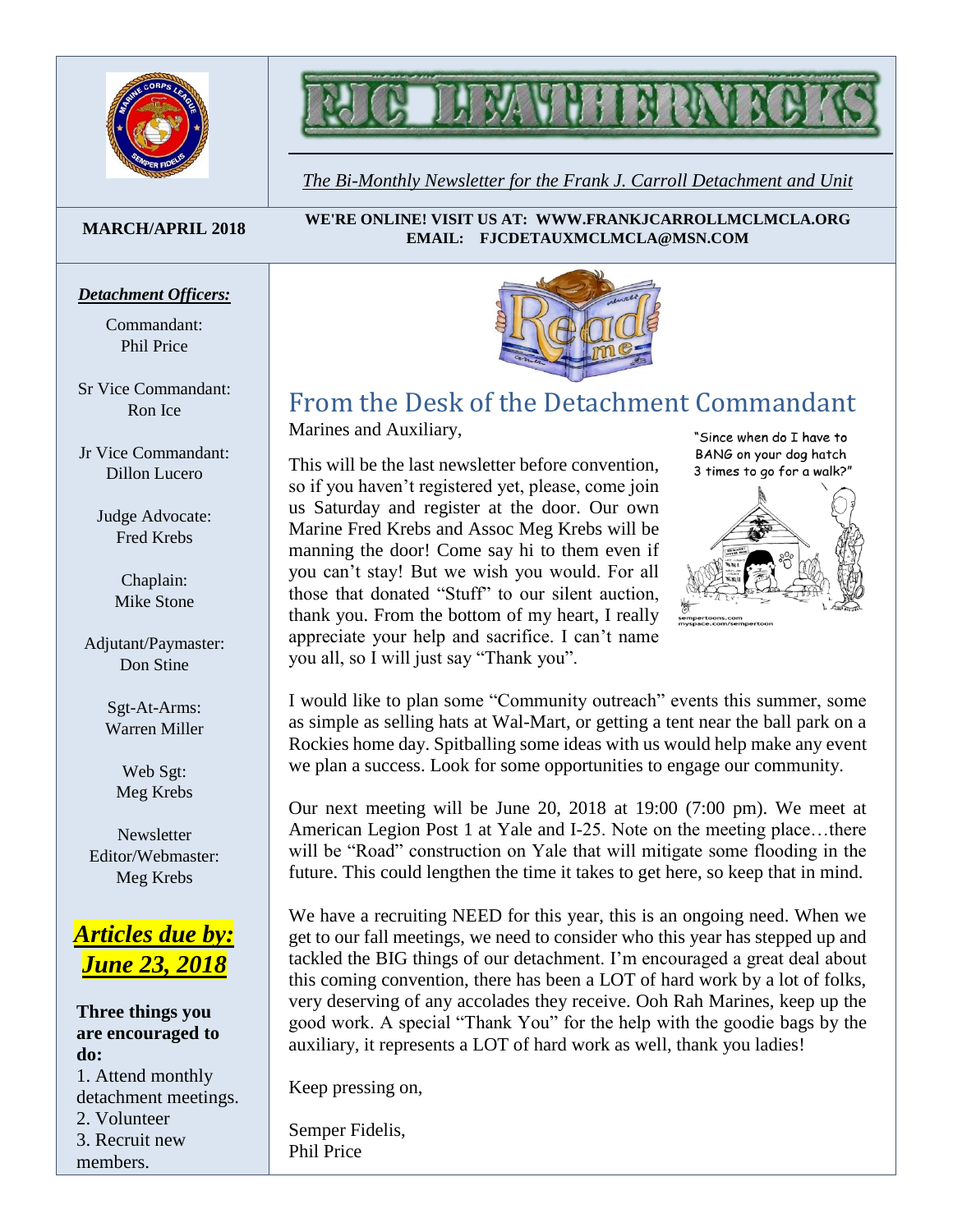### **Websites of interest**

National MCL [www.mclnational.org](http://www.mclnational.org/)

National MCLA [www.nationalmcla.org](http://www.nationalmcla.org/)

MODD Kennel [www.moddkennel.org](http://www.moddkennel.org/)

National MODD Fleas [www.nationalmoddfleas.org](http://www.nationalmoddfleas.org/)

Rocky Mountain Division MCL AND MCLA [www.mcleaguerckymntdiv.org](http://www.mcleaguerckymntdiv.org/)

### Commandant Email: [phillipmpriceinc@gmail.com](mailto:phillipmpriceinc@gmail.com) (303) 902-1583

# From the Desk of the Detachment Sr Vice Commandant



Marines, Associate members, FMF Corpsmen

The Department Convention is already upon us. For members who don't make the regular detachment meetings, and missed the details, it will be held on May 3-6, at the Embassy Suites, Denver Tech Center.

I would like to say a big **"Thank You"** to all volunteers for your contributions and hard work to help make this convention a success. I'm looking forward to seeing everyone there.

Don't forget that since this is convention month, there will not be a regular Frank J. Carroll Detachment meeting for May. The next regular meeting will be held on June 20th, 1900 hours, at the usual place.

## *FYI:*

For those of you who regularly visit the current V.A. Hospital on Clermont for your healthcare, the official opening date for the new facility in Aurora is August 11, 2018. I'm told that this date is pretty definite. Stay tuned!

Thanks!

Semper Fi! Ron Ice Detachment Sr. Vice Commandant [biosystems1@comcast.net](mailto:biosystems1@comcast.net)

From the Desk of the Detachment Jr Vice Commandant **No Article**



# From the Desk of the Detachment Judge Advocate

Marines,

I have contacted the Department Judge Advocate and he advised that at our Department Convention, no Bylaw proposals have been submitted.

At the National Convention, the National Bylaws and Administrative Procedures have been re-written and reformatted and this package will be voted on at the

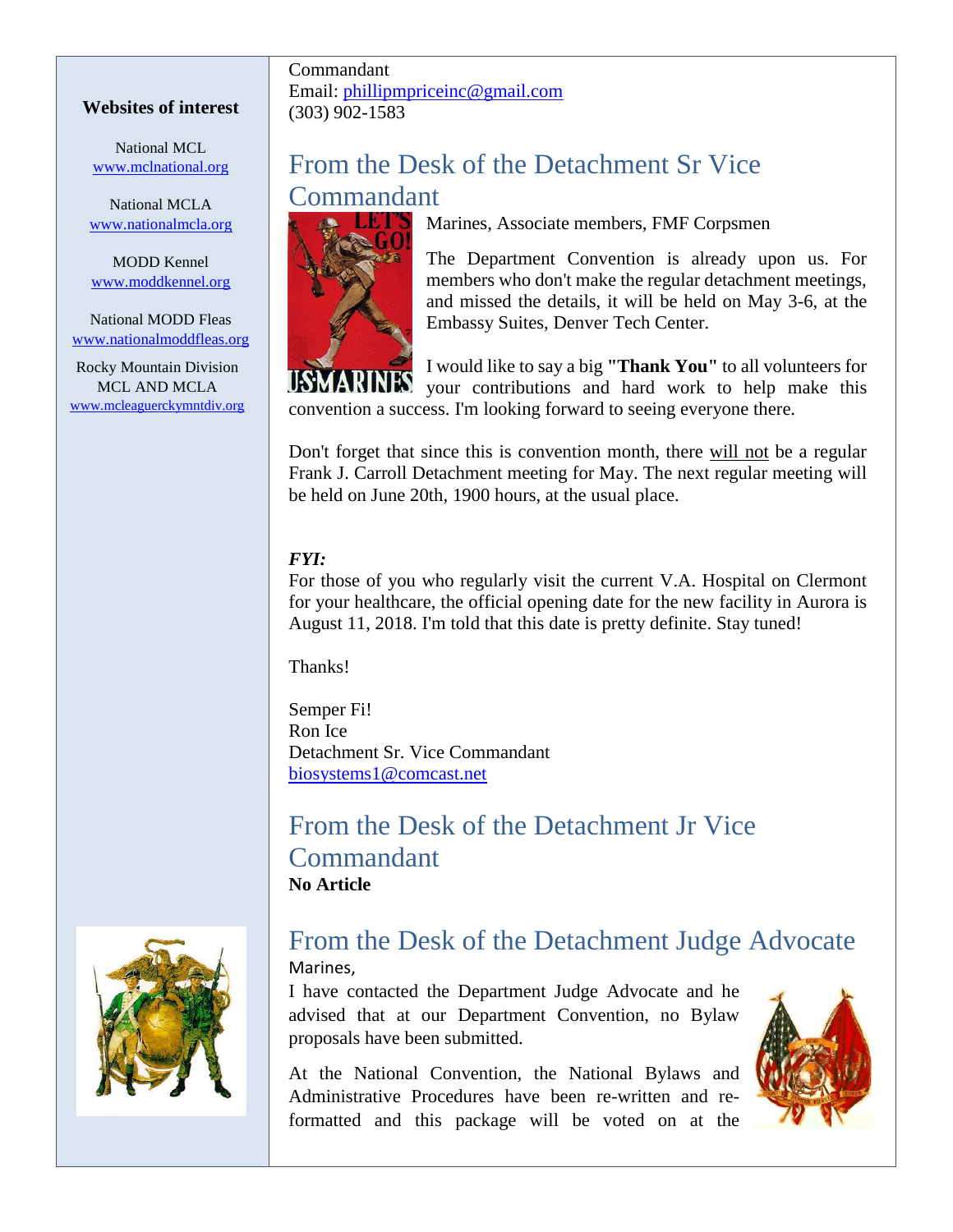convention. I hope that prior to the National Convention all these changes will be available on the National website ([www.mclnational.org\)](http://www.mclnational.org/) for all to review.

If approved, these changes and updates may necessitate that we make some changes to our Detachment Bylaws. A thorough review will be conducted of our Bylaws to ensure that we are in compliance with National.

I will update you when more information is forthcoming.

Semper Fi, Fred Krebs Detachment Judge Advocate [FredKMCL@msn.com](mailto:FredKMCL@msn.com)



## From the Desk of the Unit President Happy Spring Ladies

Hope you are all well. Crazy how time flies, it is already close to the end of April and 2 weeks away from our annual Department Convention, and lots if last minute things still to do. We have lots of great items going into the giveaway bags. Don't forget to get your Colorado item to Debby Krueger for the National Presidents Basket. It will be exciting to be able to spend some time with Karen Aune while she is in Colorado, I know we have several things planned during her visit. Also, don't forget school supply items for our Little Angels Project.

If you have not already given your sizes for our new shirts, make sure to get the information to either Debby or myself so you can be included on the order.

For those unaware, Wayne Coleman fell recently and broke a rib. Our thoughts and prayers for a speedy recovery go out to him and Tommie. As always, thank you all for what you do.

Emily Johnson FJC UNIT PRESIDENT

# Attention ALL Detachment Members

If your dues are six (6) months or more past due, you will be removed from our roster before publication of our next newsletter.

Please note National will no longer be sending out Dues reminders. The Annual membership year is from September  $1<sup>st</sup>$  to August  $31<sup>st</sup>$ . Detachment dues are \$38.00 per year and to be sent directly to the Detachment Adjutant/Paymaster. All new regular members must be prepared to show proof of Honorable Marine service.

## **EMAIL ADDRESSES**

If you did NOT receive this newsletter via email, it means your email isn't on the Detachment and Unit roster. Please email Meg Krebs with your email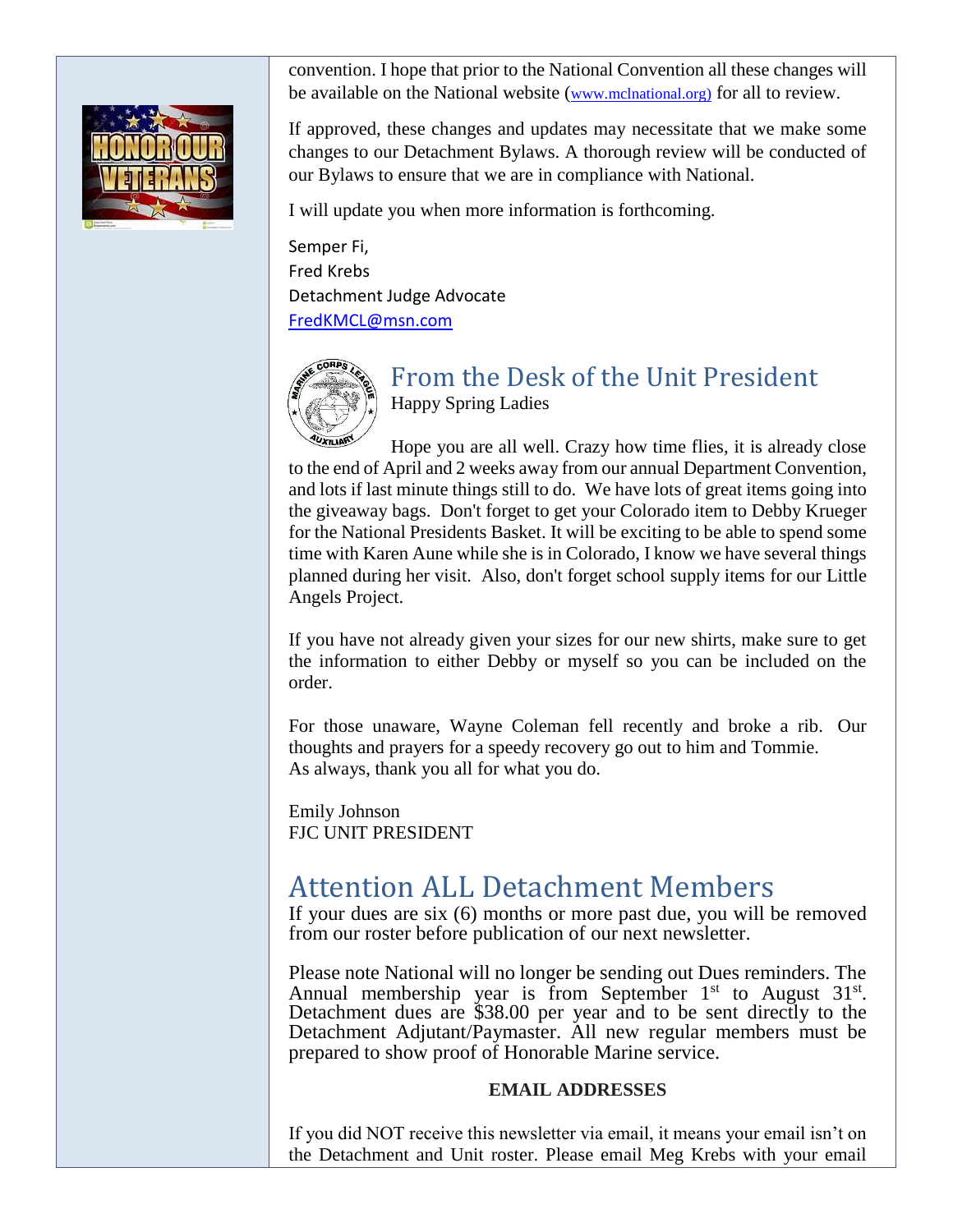address to better improve Detachment and Unit communication at: [fjcdetauxmclmcla@msn.com.](mailto:fjcdetauxmclmcla@msn.com)

# Upcoming Events/Meetings

**Mark your calendars:**

- May 3- 6, 2018 Department Convention **NO** Detachment/Unit meeting to be held.
- June 20, 2018 Detachment and Unit membership meeting 7:00 PM at the American Legion Post 1
- June 2018 Rocky Mountain Division Conference, St George, UT Dates to be announced soon.
- July 18, 2018 Detachment & Unit Meeting 7:00 PM at American Legion Post 1
- August  $12^{th}$  August  $17^{th}$  National Convention in Buffalo, NY NO Detachment/Unit Meeting

# **Mission Statement**

Members of the Marine Corps League join together in camaraderie and fellowship for the purpose of preserving the traditions and promoting the interests of the United States Marine Corps, banding together those who are now serving in the United States Marine Corps and those who have been honorably discharged from that service that they may effectively promote the ideals of American freedom and democracy, voluntarily aiding and rendering assistance to all Marines and former Marines and to their widows and orphans; and to perpetuate the history of the United States Marine Corps and by fitting acts to observe the anniversaries of historical occasions of particular interest to Marines.

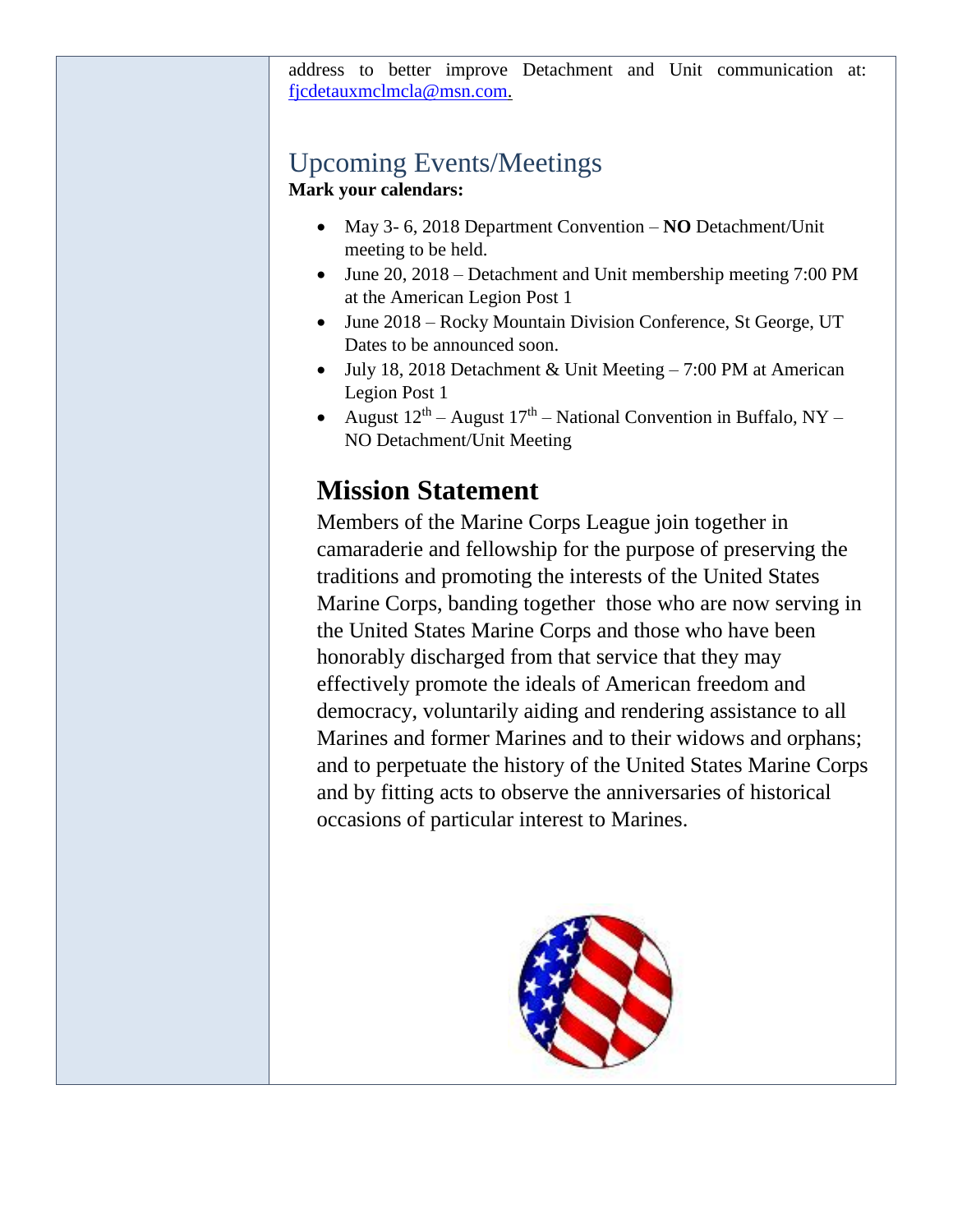## **National Convention Site Visit - Buffalo, NY** 5-7 April, 2018

#### **Hotels**

The Hyatt Regency is full. Refrigerators are in all rooms. Microwaves and rollaway beds are available free upon request. There is a restaurant on site. The free convention breakfasts will be held in an upper level room in the hotel daily. There are many eating and drinking establishments across from the hotel and within easy walking distance.

Scooters and medical equipment rentals are available. Pre-arrangements are a must! See the website (www.2018mclnationalconvention.com).

**Embassy Suites is full.** 

Holiday Inn Express still has about 30 rooms available.

#### Parking

The City of Buffalo (Visit Buffalo/Niagara Visitor's Center) is covering the cost of all parking in the designated parking lot/deck, so parking will be at no cost to our membership.

Free parking begins on Thursday, August 9 and ends on Saturday, August 18. Attendees should unload at hotel and then proceed to the parking ramp, choice of two parking garages. Attendees will be given a card with a bar code (QR card) when registering at hotel. Free in and out privileges. Keep card until final departure.

Embassy Suites also has free parking and guests should request the QR card when registering. Those staying at Holiday Inn Express must go to the Regency Hyatt to get the QR card. They will need to show their Holiday Inn Express room key to obtain the card. For those staying at other hotels, the cost will be \$7.50 per day weekdays and \$7.00 per day on weekends. There will be a higher charge past Saturday.

Valet parking at Hyatt Regency is \$25.00 per day.

### **Airport/Transportation**

There will be a Military Courtesy room at the airport. Check in there as soon as you arrive. Transportation to the hotel may be provided, depending upon arrival day and time. Uber is also an option. The local Convention Committee is working on transporting attendees from the airport to the hotel for approximately \$20-25. They have not confirmed that yet.

### **Early Bird**

Will be held on Sunday, August 12 at 1600 at the Buffalo and & Erie County Naval and Military Park. The event will not be held on the fantail of the USS Sullivan as planned due to safety and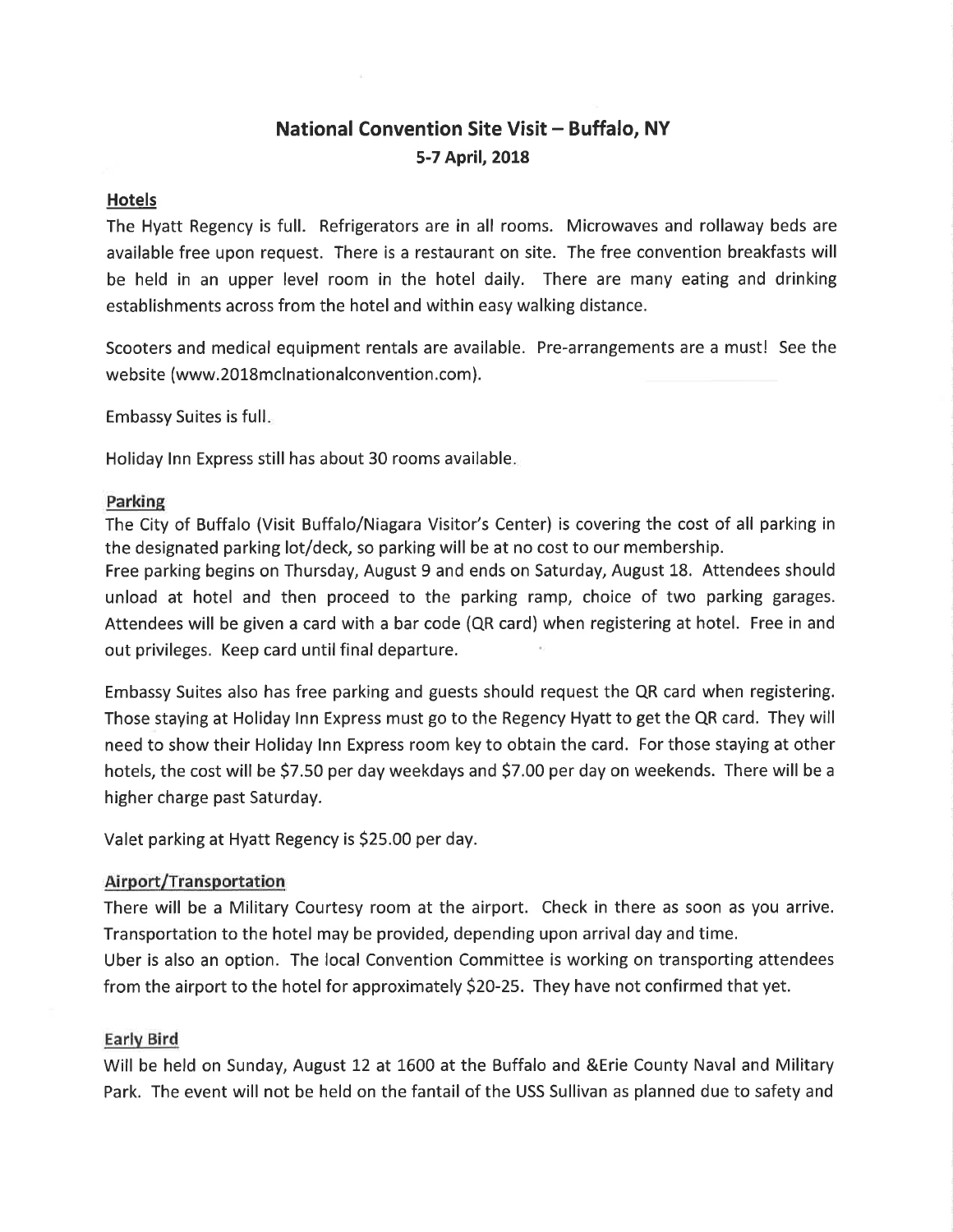accessibility issues. It will be held under tents near the ship. The ship will be open for anyone wishing to tour it.

## **Free Trolley**

There is a free trolley that can be reached only 1/2 block from hotel (handicapped-accessible) which can take you to many eating establishments within a few blocks of the Hyatt Regency.

## **Convention Center**

- $\triangleright$  There is a very large exhibitor area on the main floor (street level) where displays will be set up (MCL Foundation, Military Historical Tours, MODD Lucky Dog, etc.)
- $\triangleright$  All League, Auxiliary and MODD meetings will be held in the Convention Center directly across the street from the Hyatt Regency.
- $\triangleright$  There is an indoor walkway that crosses over the street which can also be used. There is an elevator to access it. The Convention Center is totally handicapped-accessible.
- $\triangleright$  The meeting rooms are all very spacious. The Devil Dogs will have four rooms available for use with separate entrance and exit doors, all in one hallway.
- $\triangleright$  Jeanette Geise (the sewing lady) will be set up in the room that PDDs will register in. Advancing Dogs who are registering in a separate room should be told where she is so that they can have patches sewn on.
- $\triangleright$  One of the rooms will be available for initiation activities.
- $\triangleright$  Since the Convention Center has food and beverage service available, they request that no food or drinks be brought in; therefore, no coffee pot will be allowed in the Dog House unless the MODD wants to pay for it to be provided by them.
- $\triangleright$  Keys to the MODD rooms will be issued by National Convention Chairman Greg Hunt. All keys must be returned directly to him.

For further and updated information, visit the local National Convention website at: www.2018mcInationalconvention.com.

You may also contact the Web Sgt., Jeffrey Smith at jdsmith1945@gmail.com. There is also a lot of information in the most recent issue of the Semper Fi magazine on page 13.

C.O. Smith, MODD Liaison **National Convention Committee**